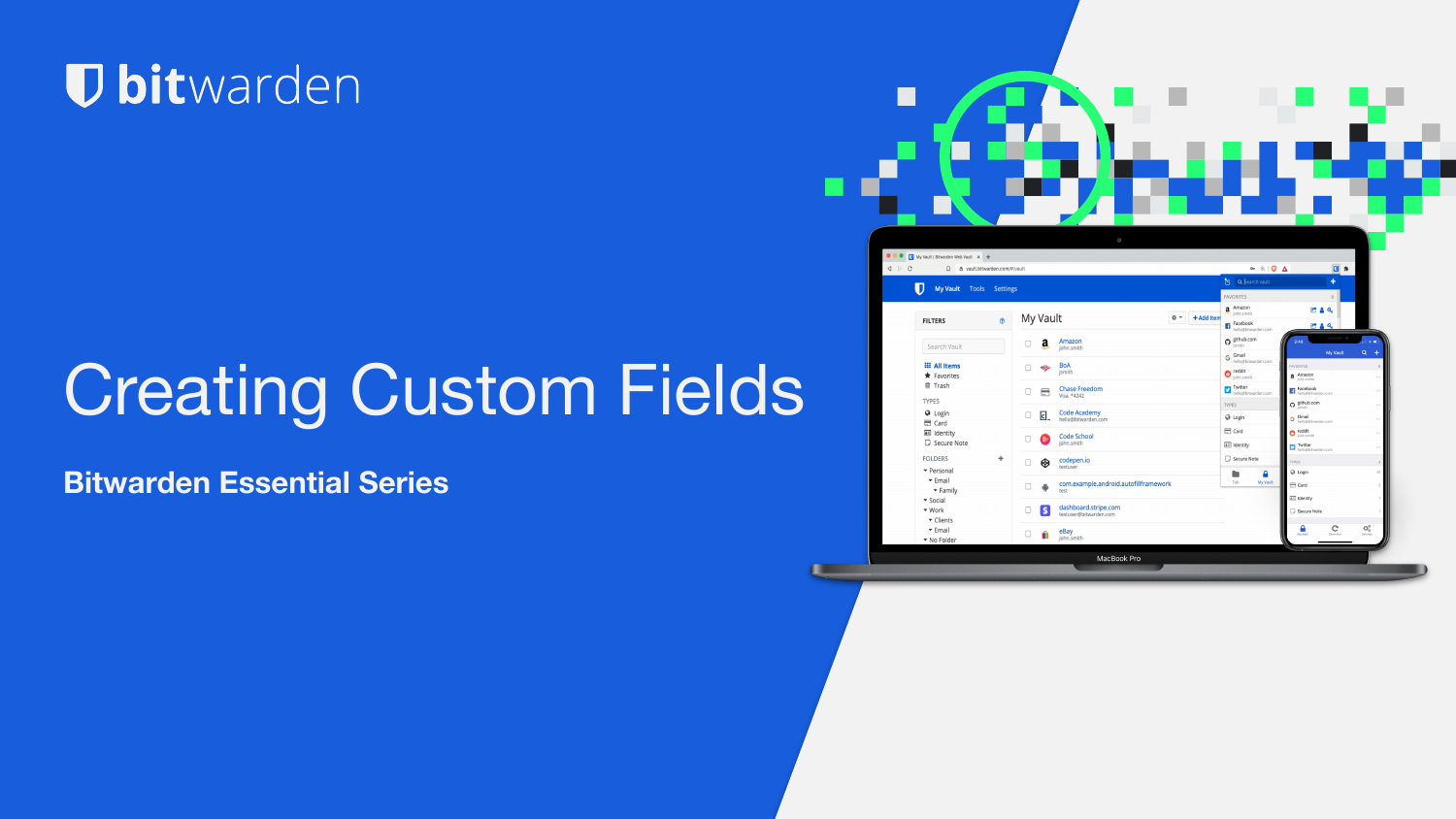# Custom Fields

- Custom fields allow you to store up to 5,000 characters in additional spaces in any Item type (Login, Card, Identity, Secure note).
- You can select from one of four types to create a custom field.

| $\oplus$ New Custom Field |  |
|---------------------------|--|
| $\vee$ Text               |  |
| Hidden                    |  |
| <b>Boolean</b>            |  |
| Linked                    |  |

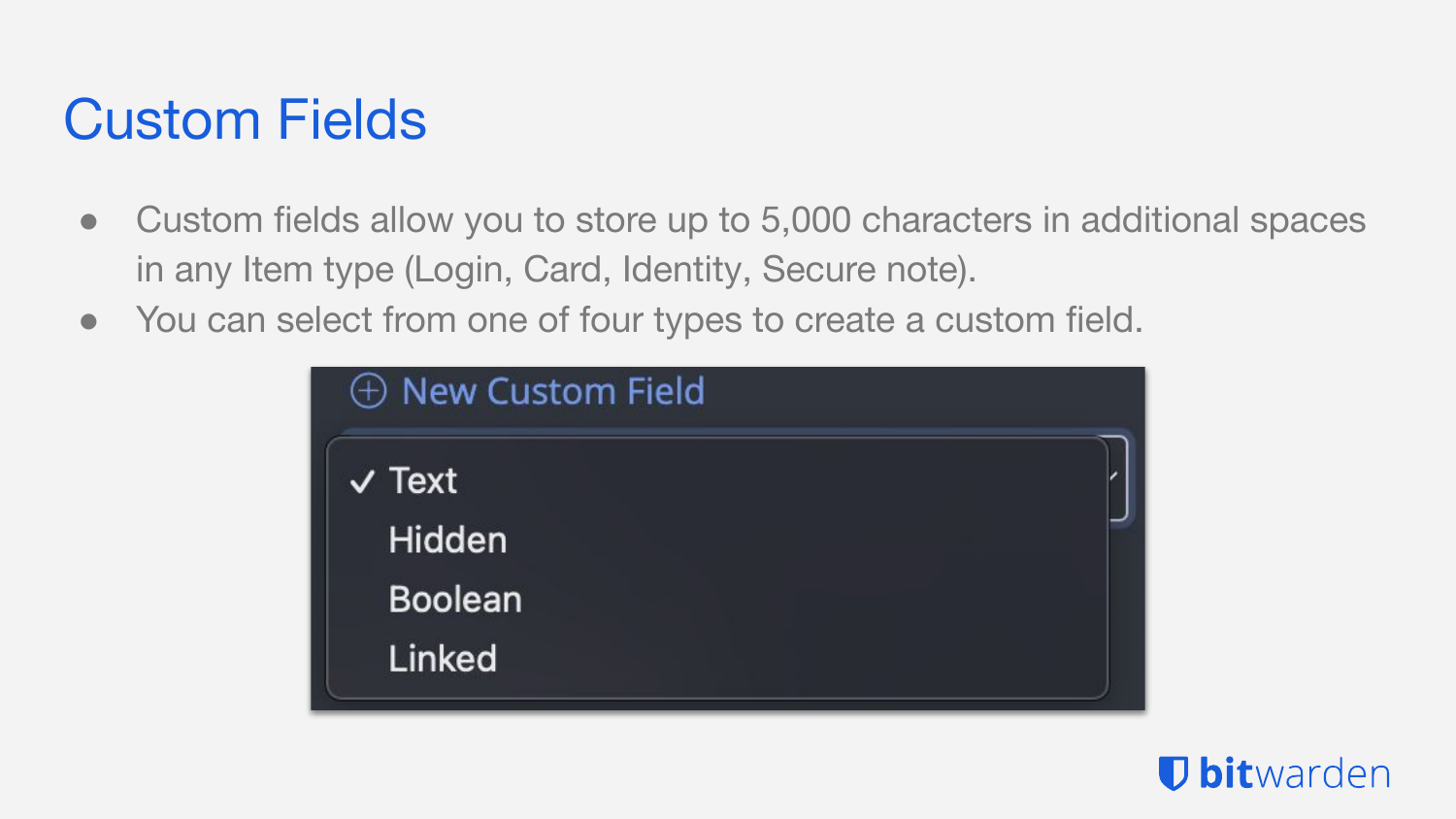# Custom Text Fields

● Custom text fields display the information directly. These are ideal for non-sensitive pieces of information.



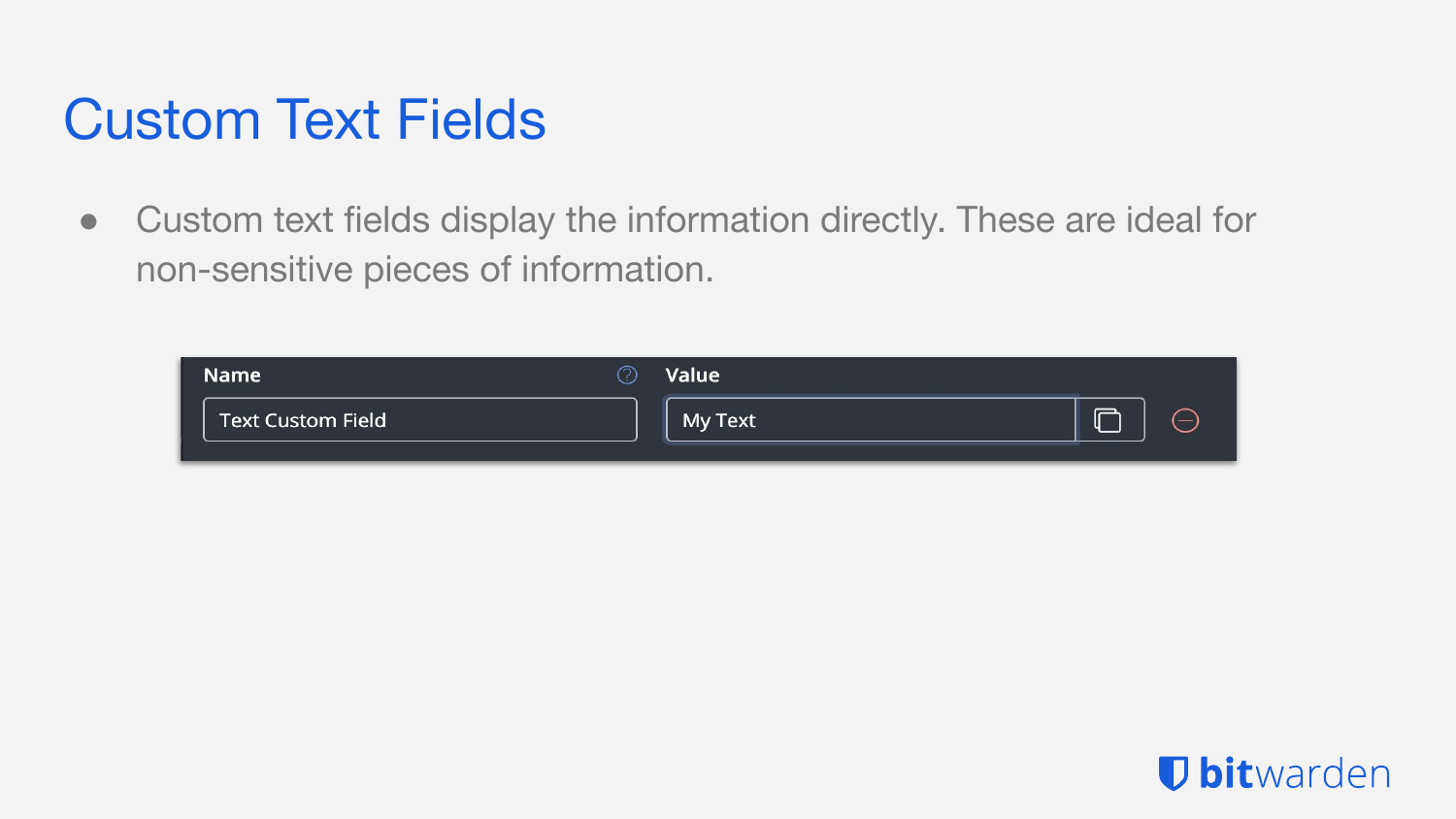### Custom Hidden Fields

- Custom hidden fields display the information, obfuscated (hidden) and require the use of the reveal (eye) button to show them.
- These are best used for sensitive information that you would prefer not to have visible by default.

| <b>Name</b>                |   | Value        |         |   |    |
|----------------------------|---|--------------|---------|---|----|
| <b>Hidden Custom Field</b> |   | $.$          | $\odot$ | ᆮ | (— |
|                            |   |              |         |   |    |
| <b>Name</b>                | 7 | <b>Value</b> |         |   |    |
| Hidden Custom Field        |   | Hidden Value | ∅       |   | ⇔  |

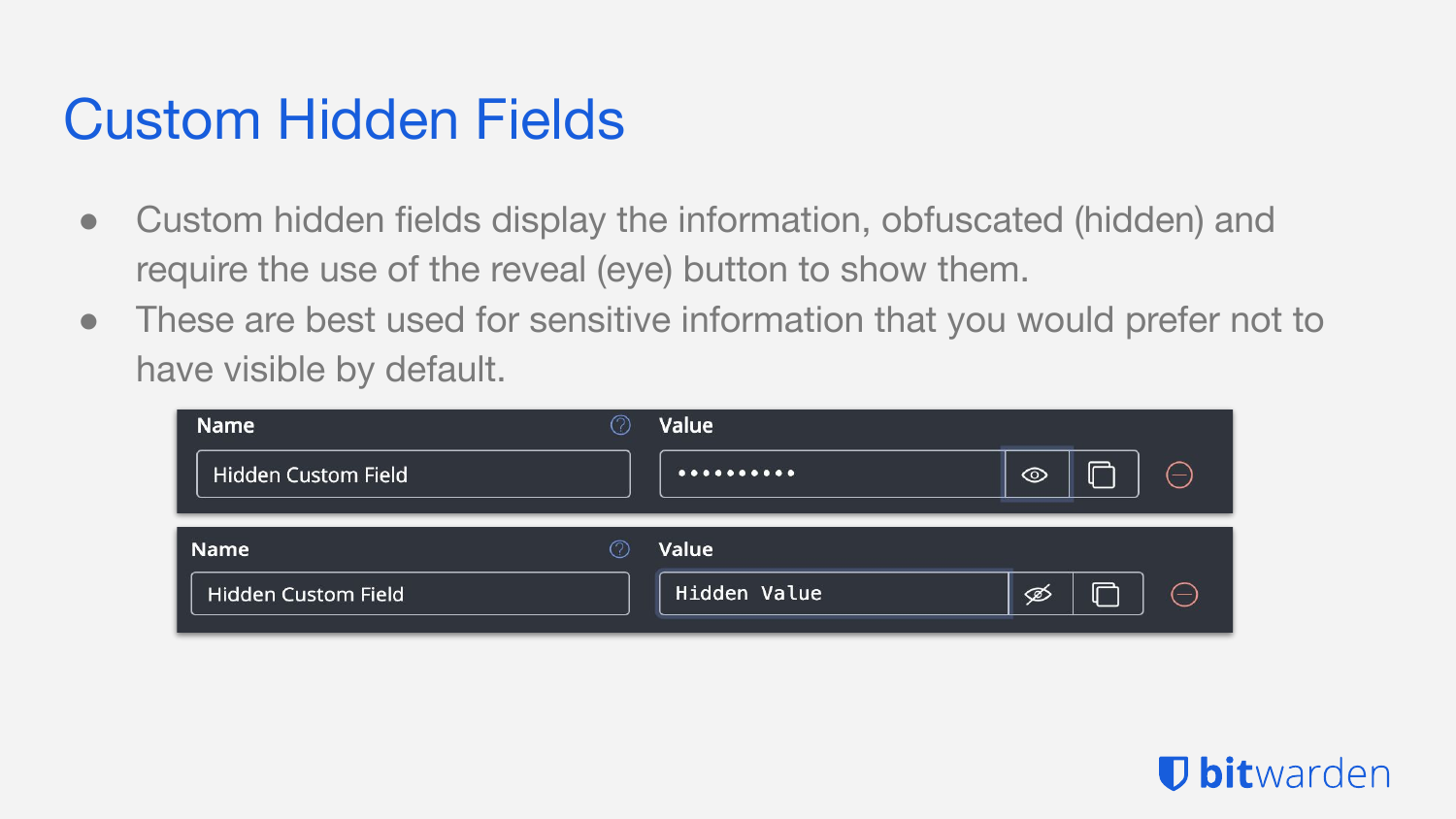#### Custom Boolean Fields

- Custom boolean fields store a simple **true** or **false** value, represented by a checkbox.
- Boolean fields can be used to fill a variety of forms and selections.

| <b>Name</b>         | $\circledcirc$ | Value                 |                          |
|---------------------|----------------|-----------------------|--------------------------|
| True Boolean Field  |                | $\blacktriangledown$  | $\equiv$                 |
| Name                | ⊘              | Value                 |                          |
| False Boolean Field |                | $ \blacktriangledown$ | $\overline{\phantom{0}}$ |

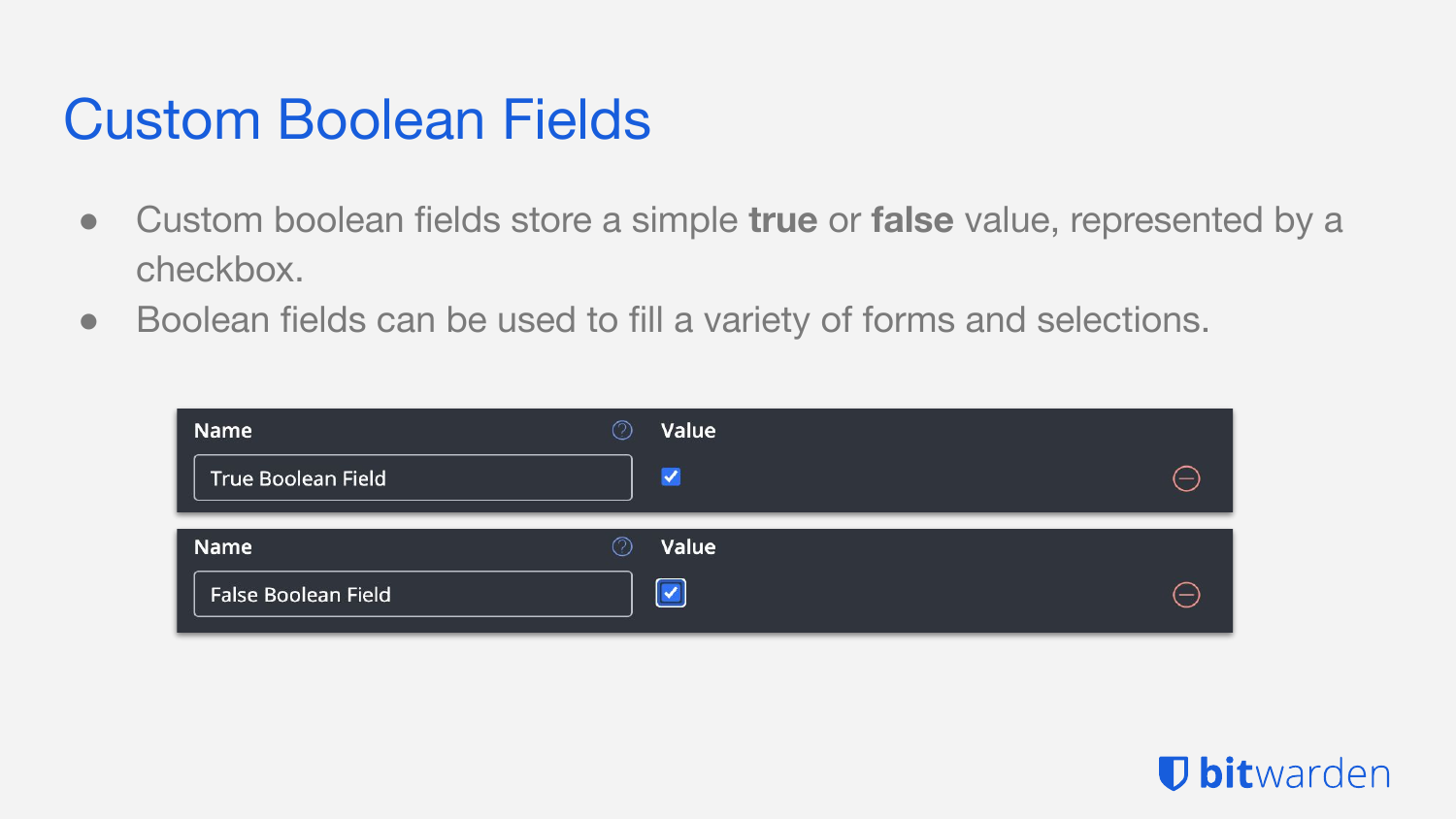# Custom Linked Fields

- Custom fields can be added in all clients (Web Vault, Desktop, Mobile apps and CLI)
- Simply use the **Edit** option and you'll be able to add a custom field.

| <b>Name</b>                | O,  | Value                    |               |
|----------------------------|-----|--------------------------|---------------|
| <b>Linked Custom Field</b> |     | Username<br>$\check{ }$  | $\equiv$      |
| <b>Name</b>                | (?, | Value                    |               |
| <b>Linked Custom Field</b> |     | Password<br>$\checkmark$ | $\overline{}$ |

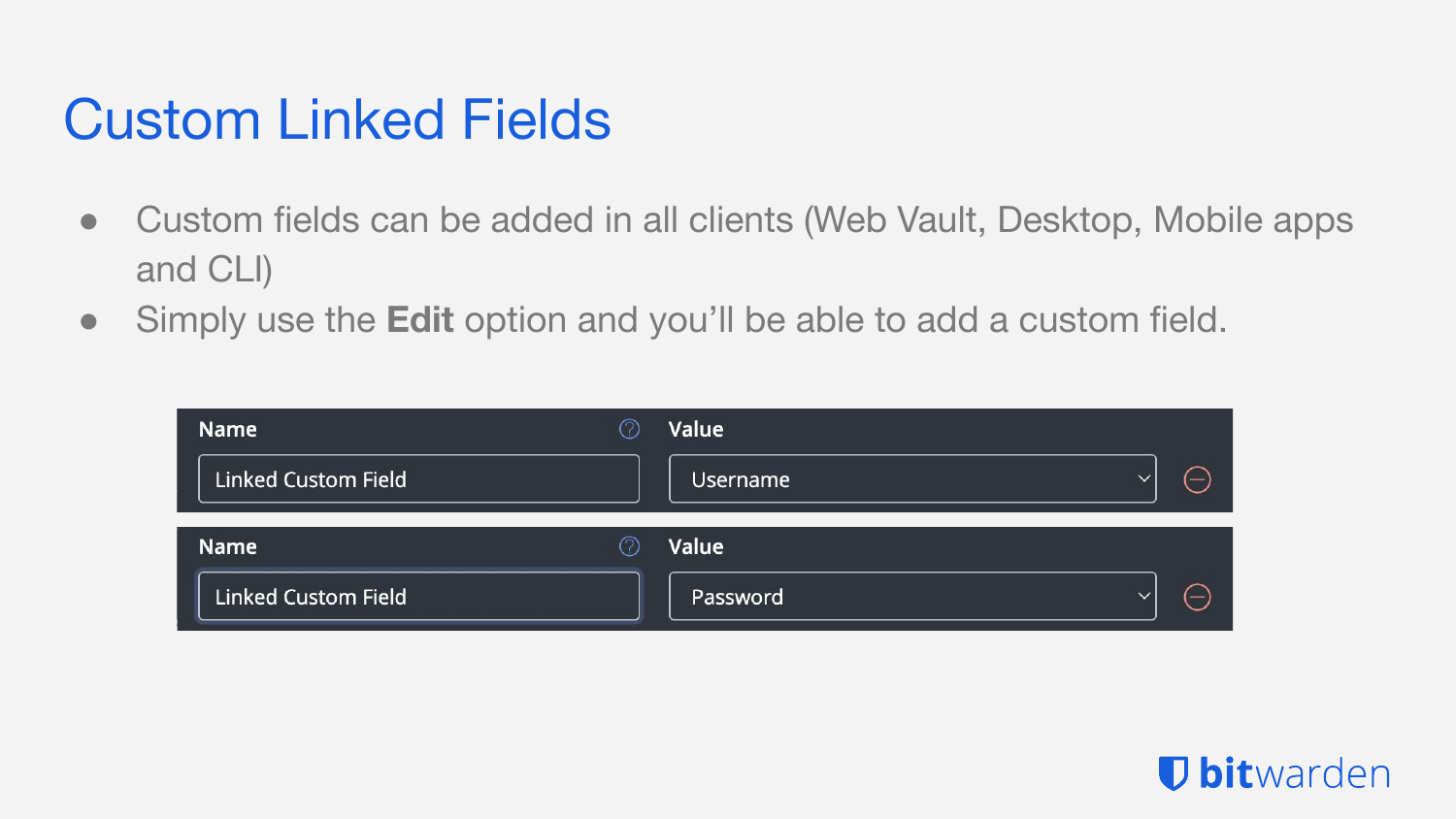# Naming a Custom Field

- For most custom fields, you can name them whatever you would like.
- To autofill a custom field, it will need to match an element on the web page.
- To accomplish this, right click in your browser, select Bitwarden in the menu, and select **Copy Custom Field Name** and paste the value into your new custom field name.